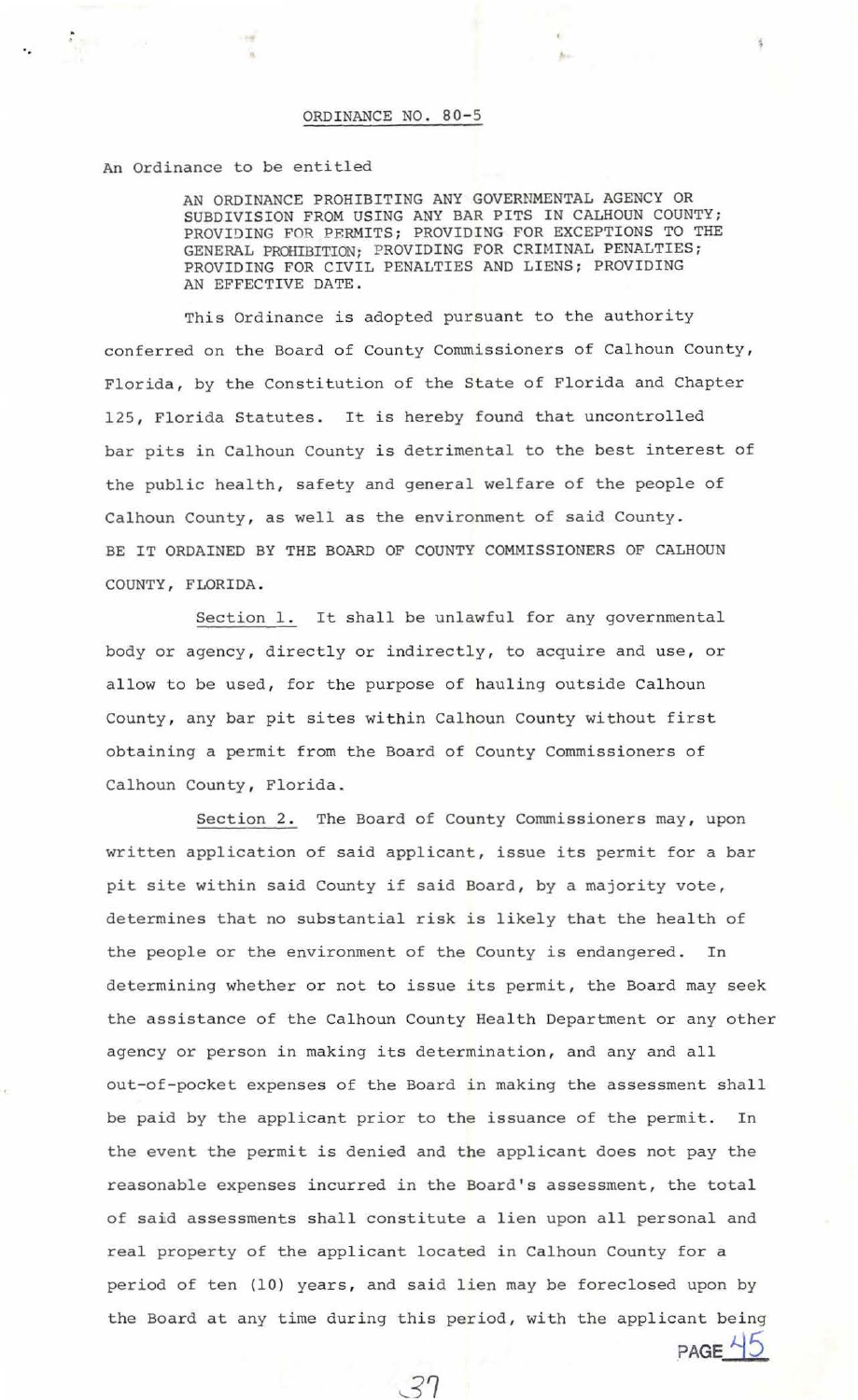liable for all the Board's court costs and attorneys' fees at all judicial levels in said foreclosure suits. Such a permit issued by the Board shall not be for a period exceeding one year.

Section 3. Any entity who shall cause any damage to any public property shall be liable therefor, and Calhoun County shall have the right and authority to pursue all legal means against said violator, including, but not limited to, injunctive relief, and the violator shall be liable for all of Calhoun County's expenses concerning same, including attorneys' fees and all costs at all judicial levels.

Section 4. Any entity who shall violate a provision of this Ordinance or fail to comply therewith, or any of the provisions thereof, shall be guilty of a misdemeanor of the second degree and punishable by a fine not to exceed  $$500.00$  or by imprisonment in the County Jail not to exceed sixty (60) days, or by both such fine and imprisonment. Each entity shall be deemed guilty of a separate offense for each and every day or a portion thereof during which any violation of any of the provisions of this Ordinance is continued.

Section 5. Any entity who shall violate a provision of this Ordinance or fail to comply therewith, or with any of the provisions thereof, may be assessed a civil fine by the Board of County Commissioners in an amount not to exceed \$100.00 per day for each and every day or a portion thereof during which any violation of any of the provisions of this Ordinance is continued, and said civil fine shall be a lien, and may be foreclosed, as provided in Section 2 hereof .

Section 6. If any word, sentence, phrase, clause, section or portion of this Ordinance shall be held invalid or unconstitutional by a Court of competent jurisdiction, such portion or words shall be deemed a separate and independent provision and such holdings shall not affect the validity of the remaining portions thereof .

Section 7. This Ordinance shall become effective July 1, 1 980.

 $38$ 

 $PAGEM6$ 

 $-2-$ 

 $\ddot{\phantom{a}}$  .